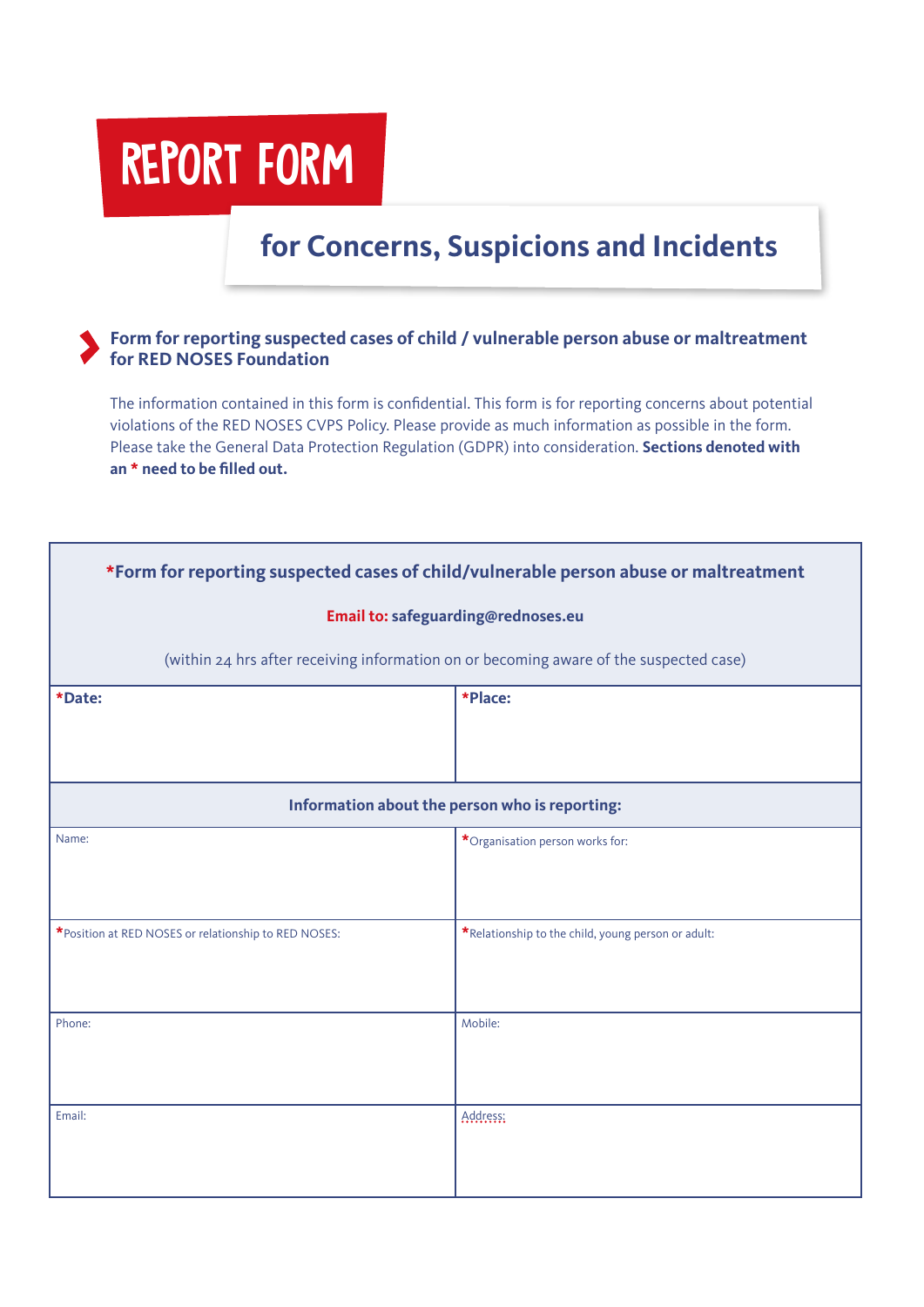| Information about the child, the young person or the adult                                                                                      |                                        |                                |                                                     |  |  |
|-------------------------------------------------------------------------------------------------------------------------------------------------|----------------------------------------|--------------------------------|-----------------------------------------------------|--|--|
| Name:                                                                                                                                           |                                        |                                | *Male $\bigcirc$ Female $\bigcirc$ other $\bigcirc$ |  |  |
| Nationality:                                                                                                                                    | Date of birth:                         |                                | $\star$ Age:                                        |  |  |
| *Programme/format (e.g. Intensive Smile, Circus, etc.):                                                                                         |                                        |                                |                                                     |  |  |
| Type of relationship to the project (e.g. clown artists, RN office staff, journalist, etc.):                                                    |                                        |                                |                                                     |  |  |
| Address of the child, young person or adult and contact details:                                                                                |                                        |                                |                                                     |  |  |
| Who is responsible (parental custody) for the child, young person or adult:                                                                     |                                        |                                |                                                     |  |  |
| Further information about the child, young person, adult (e.g. in particular whether vulnerable, disabled, traumatised, cultural factors etc.): |                                        |                                |                                                     |  |  |
|                                                                                                                                                 | Information about the suspected person |                                |                                                     |  |  |
| Name:                                                                                                                                           |                                        | *Male $O$ Female $O$ other $O$ |                                                     |  |  |
| Nationality:                                                                                                                                    | Date of birth:                         |                                | Age:                                                |  |  |
| Address and contact details:                                                                                                                    |                                        |                                |                                                     |  |  |
| *Relationship to RED NOSES:                                                                                                                     |                                        |                                |                                                     |  |  |
| Relationship to the child, young person, adult:                                                                                                 |                                        |                                |                                                     |  |  |